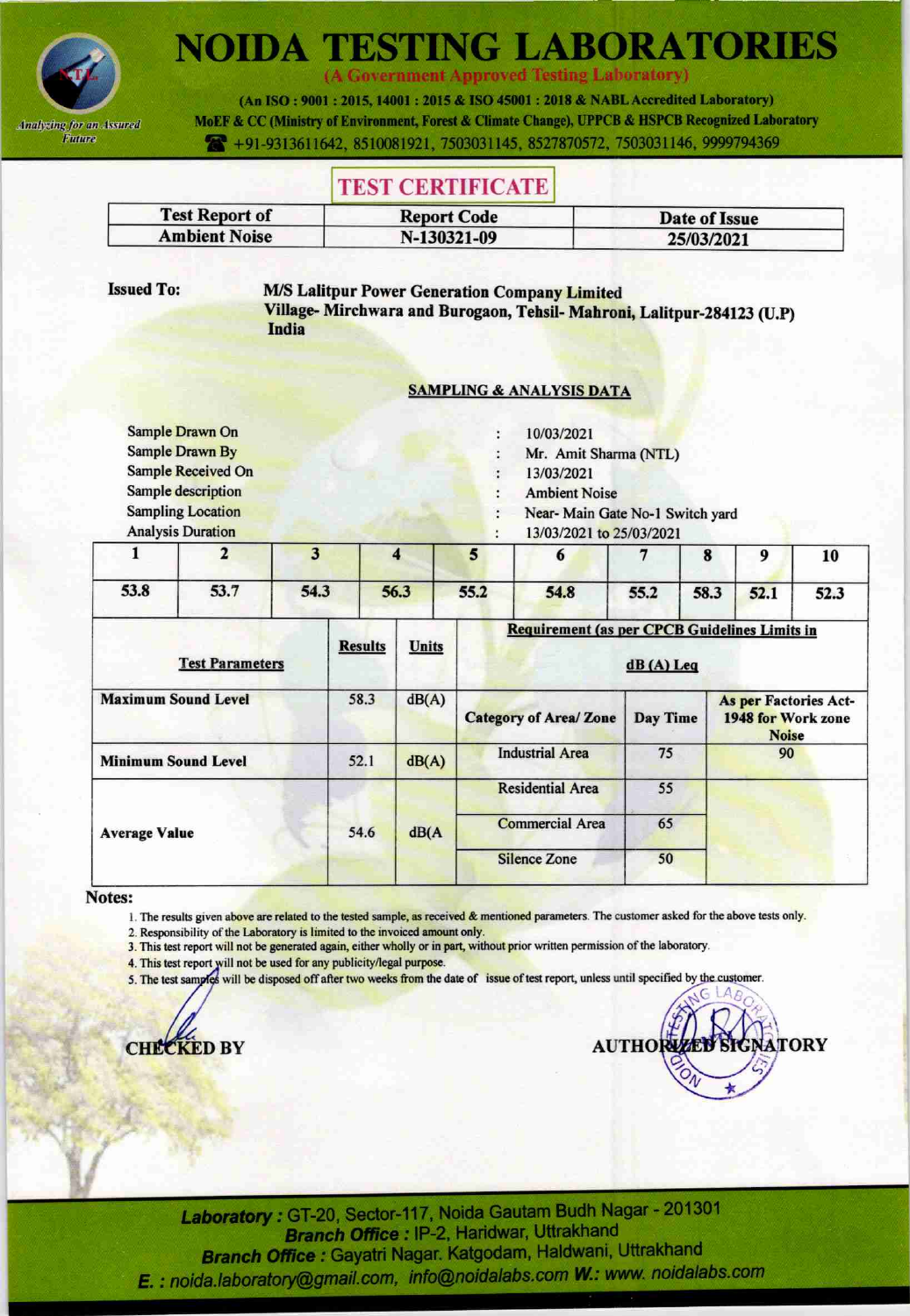

**A Government Approved Testing Laboratory)** 

(An ISO: 9001: 2015, 14001: 2015 & ISO 45001: 2018 & NABL Accredited Laboratory) MoEF & CC (Ministry of Environment, Forest & Climate Change), UPPCB & HSPCB Recognized Laboratory 491-9313611642, 8510081921, 7503031145, 8527870572, 7503031146, 9999794369

## **TEST CERTIFICATE**

| <b>Test Report of</b> | <b>Report Code</b> | Date of Issue |
|-----------------------|--------------------|---------------|
| <b>Ambient Noise</b>  | N-130321-08        | 25/03/2021    |

**Issued To:** 

### **M/S Lalitpur Power Generation Company Limited**

Village- Mirchwara and Burogaon, Tehsil- Mahroni, Lalitpur-284123 (U.P) India

### **SAMPLING & ANALYSIS DATA**

|                           | 4 | 5 | 6                        |  | 9 | 10 |
|---------------------------|---|---|--------------------------|--|---|----|
| <b>Analysis Duration</b>  |   |   | 13/03/2021 to 25/03/2021 |  |   |    |
| <b>Sampling Location</b>  |   |   | Near-Main Gate No-2      |  |   |    |
| Sample description        |   |   | <b>Ambient Noise</b>     |  |   |    |
| <b>Sample Received On</b> |   |   | 13/03/2021               |  |   |    |
| <b>Sample Drawn By</b>    |   |   | Mr. Amit Sharma (NTL)    |  |   |    |
| Sample Drawn On           |   |   | 10/03/2021               |  |   |    |

|      |                                              |  |  |  | 10 |  |
|------|----------------------------------------------|--|--|--|----|--|
| 57.2 | 56.8 55.8 59.6 60.1 58.3 60.2 61.2 59.6 56.3 |  |  |  |    |  |

| <b>Test Parameters</b>     | <b>Results</b> | <b>Units</b> | <b>Requirement (as per CPCB Guidelines Limits in</b> | $dB(A)$ Leq |                                                             |
|----------------------------|----------------|--------------|------------------------------------------------------|-------------|-------------------------------------------------------------|
| <b>Maximum Sound Level</b> | 61.2           | dB(A)        | <b>Category of Area/ Zone</b>                        | Day Time    | As per Factories Act-<br>1948 for Work zone<br><b>Noise</b> |
| <b>Minimum Sound Level</b> | 55.8           | dB(A)        | <b>Industrial Area</b>                               | 75          | 90                                                          |
|                            |                |              | <b>Residential Area</b>                              | 55          |                                                             |
| <b>Average Value</b>       | 58.5           | dB(A)        | <b>Commercial Area</b>                               | 65          |                                                             |
|                            |                |              | <b>Silence Zone</b>                                  | 50          |                                                             |

#### Notes:

1. The results given above are related to the tested sample, as received & mentioned parameters. The customer asked for the above tests only.

2. Responsibility of the Laboratory is limited to the invoiced amount only.

3. This test report will not be generated again, either wholly or in part, without prior written permission of the laboratory.

- 4. This test report will not be used for any publicity/legal purpose.
- 5. The test samples will be disposed off after two weeks from the date of issue of test report, unless until specified by the cu



**STI** 4 **AUTHORIZ TORY**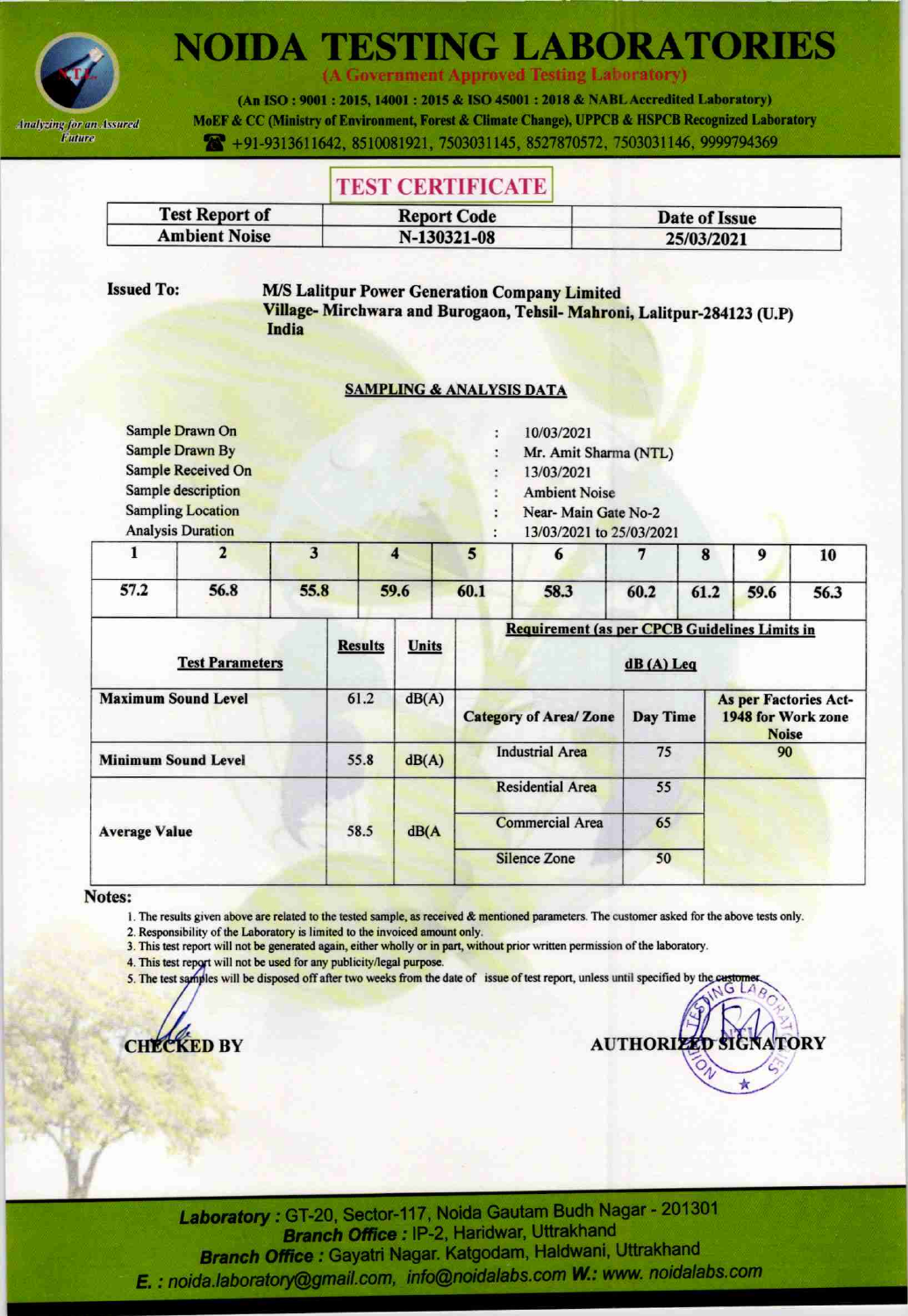

(A Government Approved Testing Laboratory)

(An ISO: 9001: 2015, 14001: 2015 & ISO 45001: 2018 & NABL Accredited Laboratory) MoEF & CC (Ministry of Environment, Forest & Climate Change), UPPCB & HSPCB Recognized Laboratory 491-9313611642, 8510081921, 7503031145, 8527870572, 7503031146, 9999794369

# **TEST CERTIFICATE**

| <b>Test Report of</b> | <b>Report Code</b> | Date of Issue |
|-----------------------|--------------------|---------------|
| <b>Ambient Noise</b>  | N-130321-07        | 25/03/2021    |

**Issued To:** 

### **M/S Lalitpur Power Generation Company Limited**

Village-Mirchwara and Burogaon, Tehsil-Mahroni, Lalitpur-284123 (U.P) India

### **SAMPLING & ANALYSIS DATA**

|                          |  |   | $\mathbf{a}$             |  |   |  |
|--------------------------|--|---|--------------------------|--|---|--|
|                          |  | э |                          |  | 9 |  |
| <b>Analysis Duration</b> |  |   | 13/03/2021 to 25/03/2021 |  |   |  |
| <b>Sampling Location</b> |  |   | Near-Ash Silo            |  |   |  |
| Sample description       |  |   | <b>Ambient Noise</b>     |  |   |  |
| Sample Received On       |  |   | 13/03/2021               |  |   |  |
| <b>Sample Drawn By</b>   |  |   | Mr. Amit Sharma (NTL)    |  |   |  |
| Sample Drawn On          |  |   | 10/03/2021               |  |   |  |

|                                                   |  |  |  | 10 |  |
|---------------------------------------------------|--|--|--|----|--|
| 53.9 54.3 55.1 54.9 54.0 54.9 51.2 54.8 55.6 52.8 |  |  |  |    |  |

| <b>Test Parameters</b>     | <b>Results</b> | Units | Requirement (as per CPCB Guidelines Limits in | $dB(A)$ Leq |                                                                    |
|----------------------------|----------------|-------|-----------------------------------------------|-------------|--------------------------------------------------------------------|
| <b>Maximum Sound Level</b> | 55.6           | dB(A) | <b>Category of Area/ Zone</b>                 | Day Time    | <b>As per Factories Act-</b><br>1948 for Work zone<br><b>Noise</b> |
| <b>Minimum Sound Level</b> | 51.2           | dB(A) | <b>Industrial Area</b>                        | 75          | 85                                                                 |
|                            |                |       | <b>Residential Area</b>                       | 55          |                                                                    |
| <b>Average Value</b>       | 54.2           | dB(A) | <b>Commercial Area</b>                        | 65          |                                                                    |
|                            |                |       | <b>Silence Zone</b>                           | 50          |                                                                    |

#### Notes:

1. The results given above are related to the tested sample, as received & mentioned parameters. The customer asked for the above tests only.

2. Responsibility of the Laboratory is limited to the invoiced amount only.

3. This test report will not be generated again, either wholly or in part, without prior written permission of the laboratory.

4. This test report will not be used for any publicity/legal purpose.

5. The test samples will be disposed off after two weeks from the date of issue of test report, unless until specified by the customer.



**TORY AUTHOR**